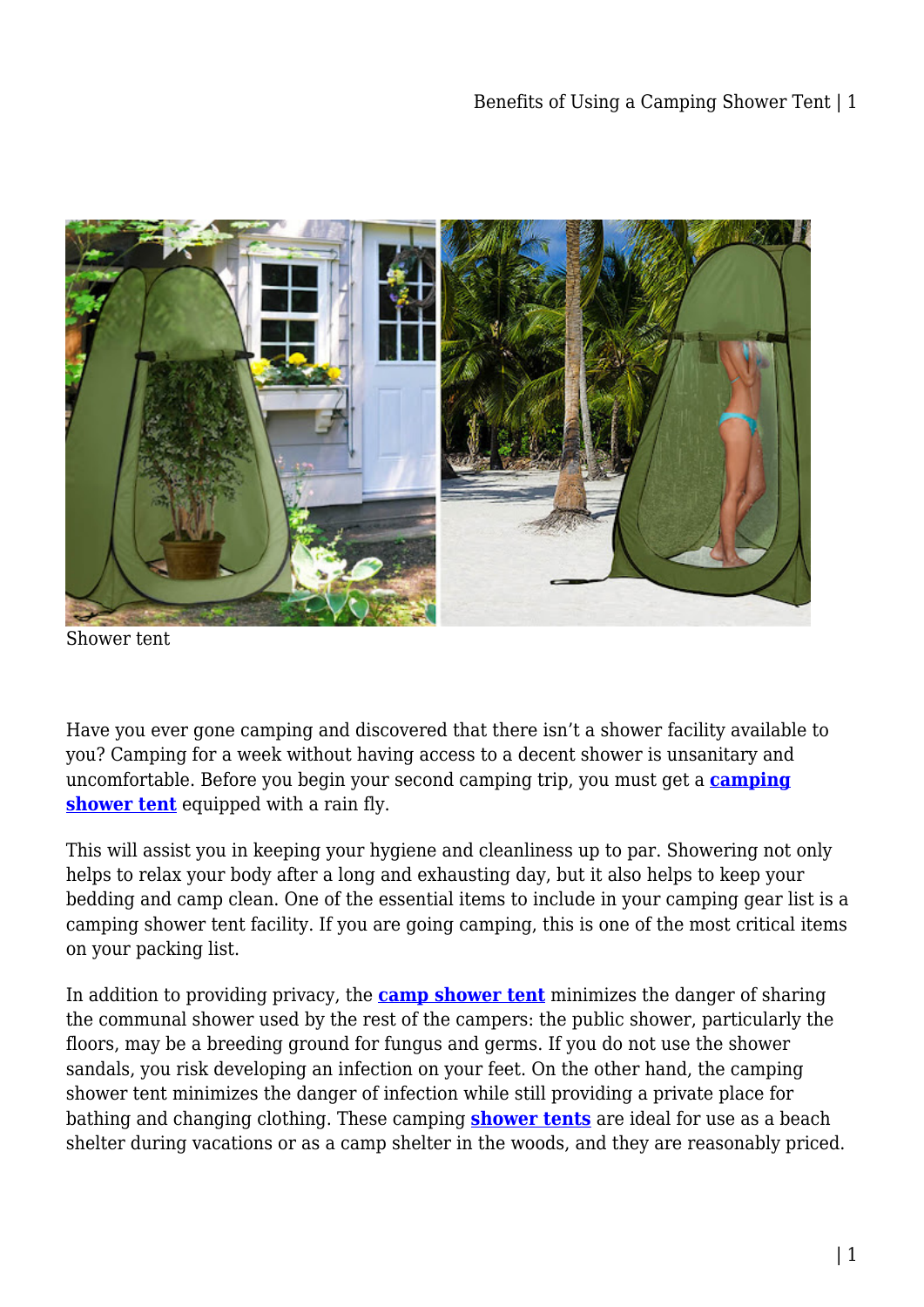## **How to select the Best Camping Shower Tent for your Vacation**



## **Check out the following for some helpful hints on choosing the best camping shower tent for your needs.**

#### **Determine the Amount of Space you will Require**

The first and most important thing that you should evaluate is how much room you will need. You must count the number of persons living inside the camping shower tent, not the number of heads. The best option is to choose a camp that can accommodate 1-2 people on the inside. When there are more than two people in the camping shower tent, it becomes awkward and suffocating.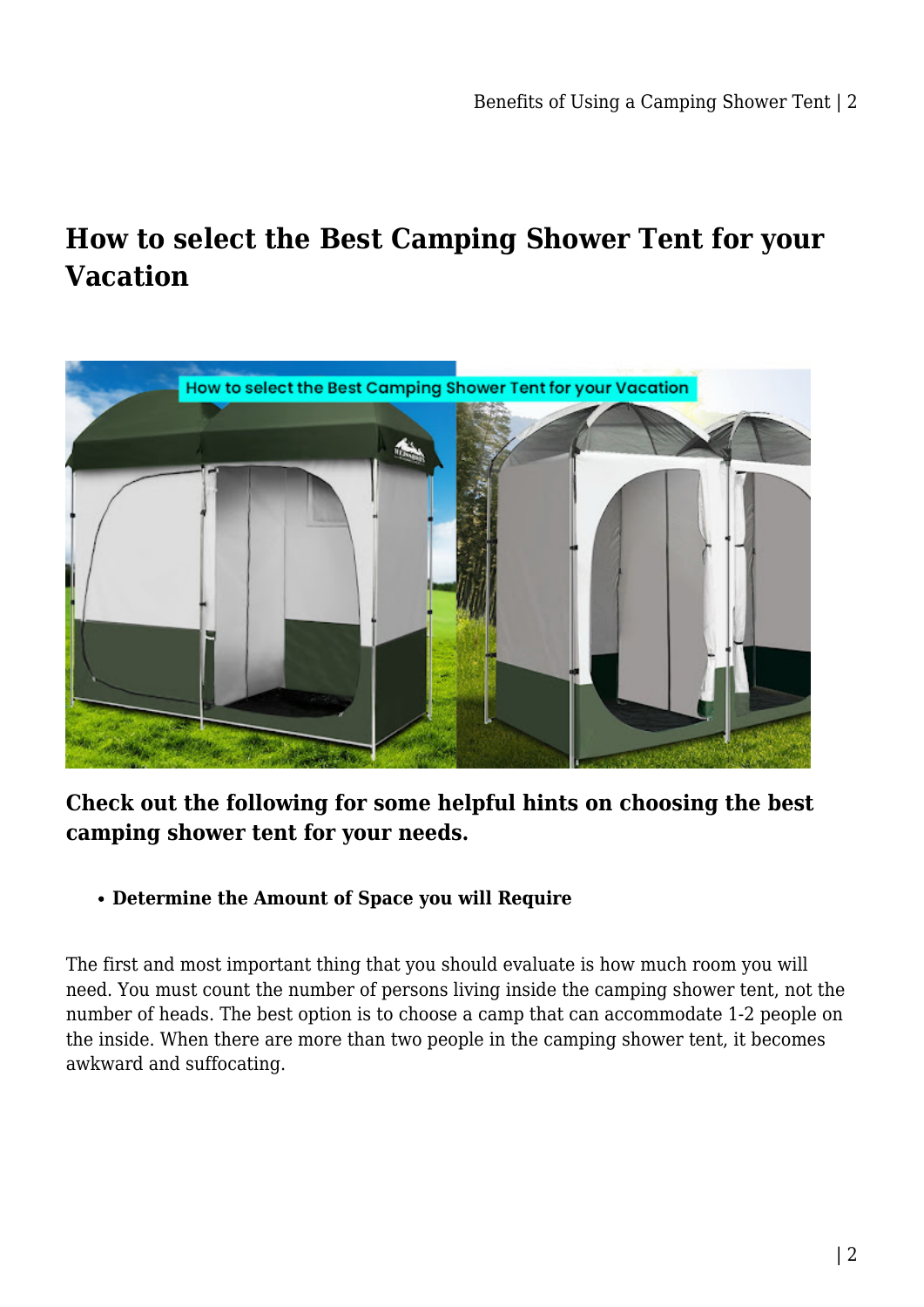### **Take into Consideration the Weight of the Tent**

The majority of tourists like to have a camping shower tent that is lightweight and large. Purchasers have difficulty locating a light camping shower tent that still has enough room on the inside. The weight of a camp tent increases in direct proportion to its size. A 2 person camping shower tent for bike camping or backpacking should weigh less than 4 pounds if you are planning on using it for both activities at the same time. The [portable shower tent](https://campingoffers.com.au/shower-tent/) used for kayaking is a little bit heavier than the other types of shower tents. If you are going vehicle camping, don't be concerned about the weight of your belongings.

## **Choose the right portable shower tent from the options available. Dimensions of the floor**

To determine how large a camping shower tent is, measure the floor space. If you want a little more elbow room, as well as storage space for your **[camping gear](https://campingoffers.com.au/shower-tent/)** and other necessities, you should search for a unit with a minimum floor size of 21 square feet.

## **Whether it's Double-Walled or Single-Walled**

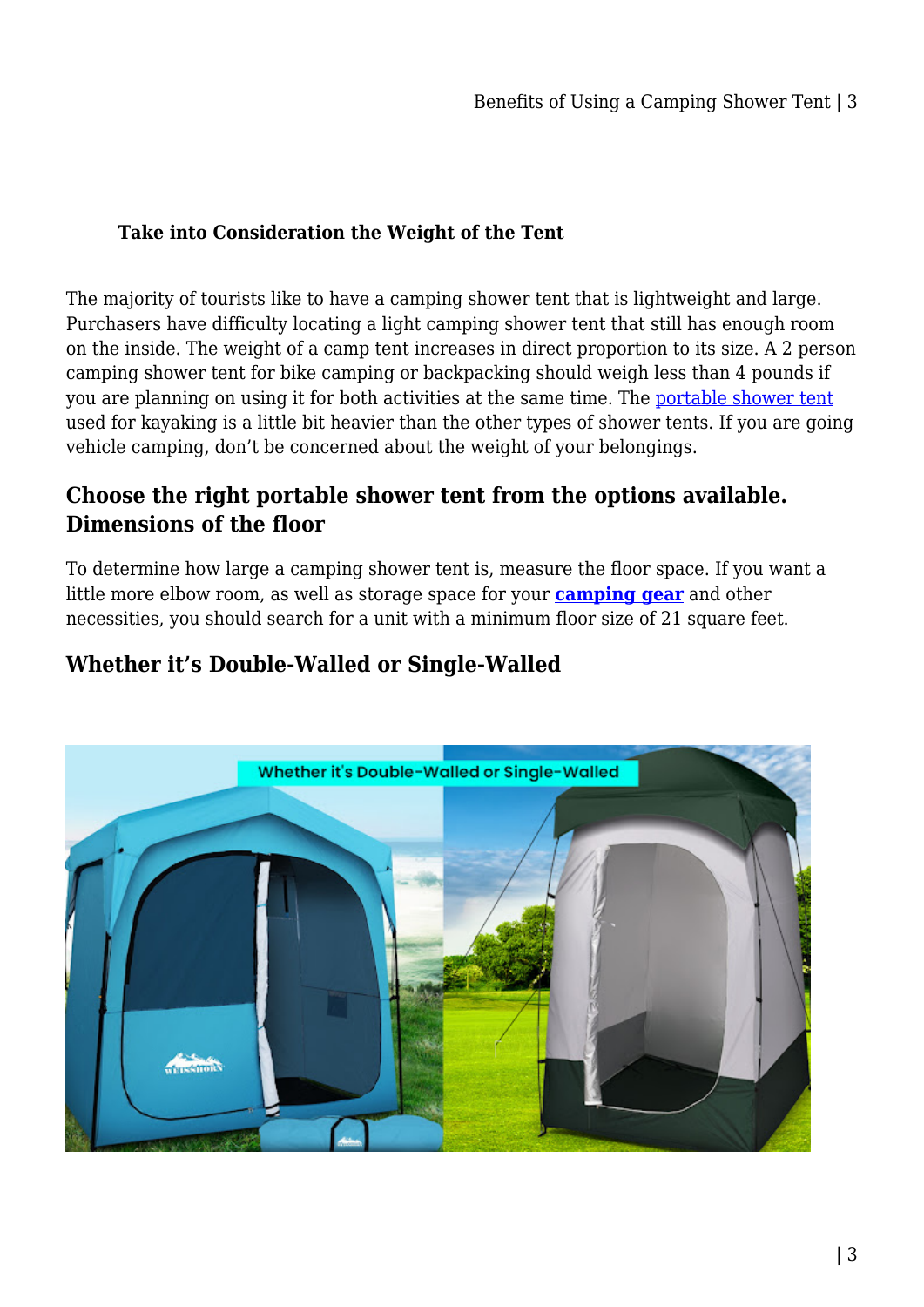Camping shower tents are pretty complicated pieces of [camping gear,](https://campingoffers.com.au/) so you must understand what to look for while you're out shopping.

# **Following are some considerations to bear in mind throughout the choosing process:**

- The height of the centre. The tallest campers among us are all too familiar with the frustration of trying to wash up under a shower that is just a little too short. This means that your experience, especially vertically inclined, may be significantly influenced by the centre height of your camping supplies.
- Durability. No one wants to spend money on a piece of camping gear that will only last a few outings before breaking. As a result, while looking for a camp shower, it's essential to opt for a type with sturdy poles and thick, rip-stop fabric that can withstand repeated usage.
- The design of the floor. There are two significant kinds of floor designs for camping shower tents: permanent and detachable. Fixed floor designs are the most common. It is advantageous to have restored flooring because it keeps your feet clean and provides excellent protection against bugs because they are constantly connected to the shower. However, they are often less effective in removing water from the ground.

For a more permanent solution, you may choose a shower with a detachable floor. These camping supplies improve the air's passage through the shower and the efficiency with which water is drained. They allow a significant space between the floor and the tent itself. This provides little protection against those pesky mosquitoes and biting flies.

- Ventilation. It may become boiling and stuffy inside a camping shower tent, so your portable shower tent must have enough ventilation to keep you comfortable. Models with big mesh windows and roofs and models with mesh walls are an excellent choice.
- Camping supplies. While you are showering, it is convenient to have a place to keep your clothes and other essential camping items. Many versions come equipped with a towel bar, a built-in mesh shower caddy, or even a different chamber where you can